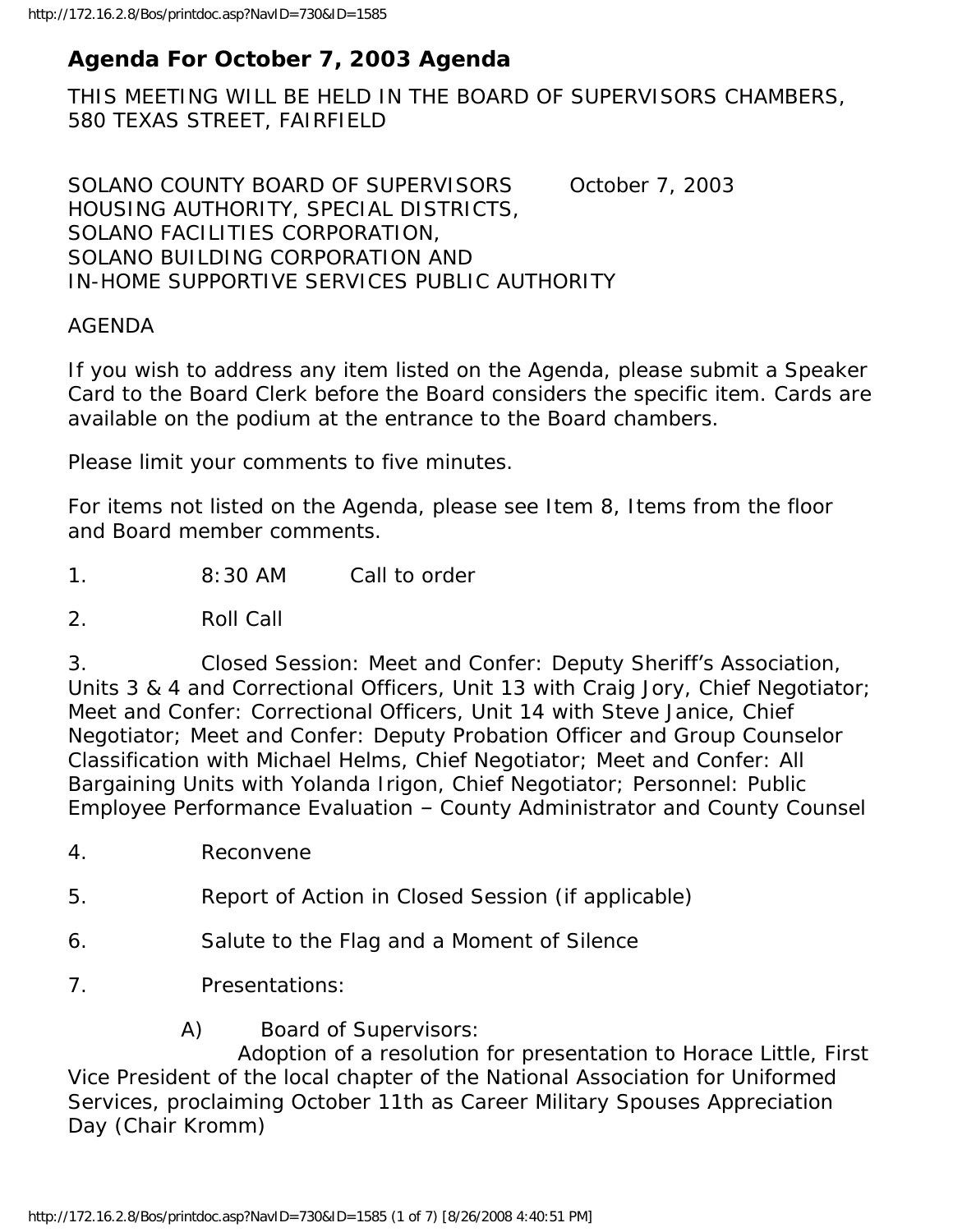### B) Sheriff/Coroner:

 Presentation of a Certificate of Commendation to Reserve Deputy Sheriff, John Sandlin, for his heroism during an attempted inmate escape on May 4, 2003

## C) Sheriff/Coroner:

 Presentation of a plaque honoring Queen E. Williams, Supervising Cook, for 13.75 years of service to Solano County (District 5)

## D) UC Cooperative Extension:

 Adoption of a resolution for presentation to the Solano County 4-H Youth Development Program recognizing National 4-H Week as October 5- 11, 2003

## E) County Administrator's Office:

 Presentation and adoption of a resolution recognizing the commencement of Solano County's 2003 United Way Campaign

8. Items from the floor and Board member comments

 This is your opportunity to address the Board on a matter not listed on the Agenda, but it must be within the subject matter jurisdiction of the Board. Please submit a Speaker Card before the first speaker is called and limit your comments to five minutes.

9. Additions to or Deletions from the Agenda

10. Public Comment on Consent Calendar

Each speaker shall have 5 minutes to address any or all items on the Consent Calendar.

- 11. Approval of the Agenda
- 12. Approval of Consent Calendar

The Board considers all matters listed under the Consent Calendar to be routine and will adopt them in one motion. There will be no discussion on these items before the Board votes on the motion unless Board members request specific items be discussed and/or removed from the Consent Calendar.

### CONSENT CALENDAR

### GENERAL GOVERNMENT

13. Clerk of the Board of Supervisors: Approval of Minutes: None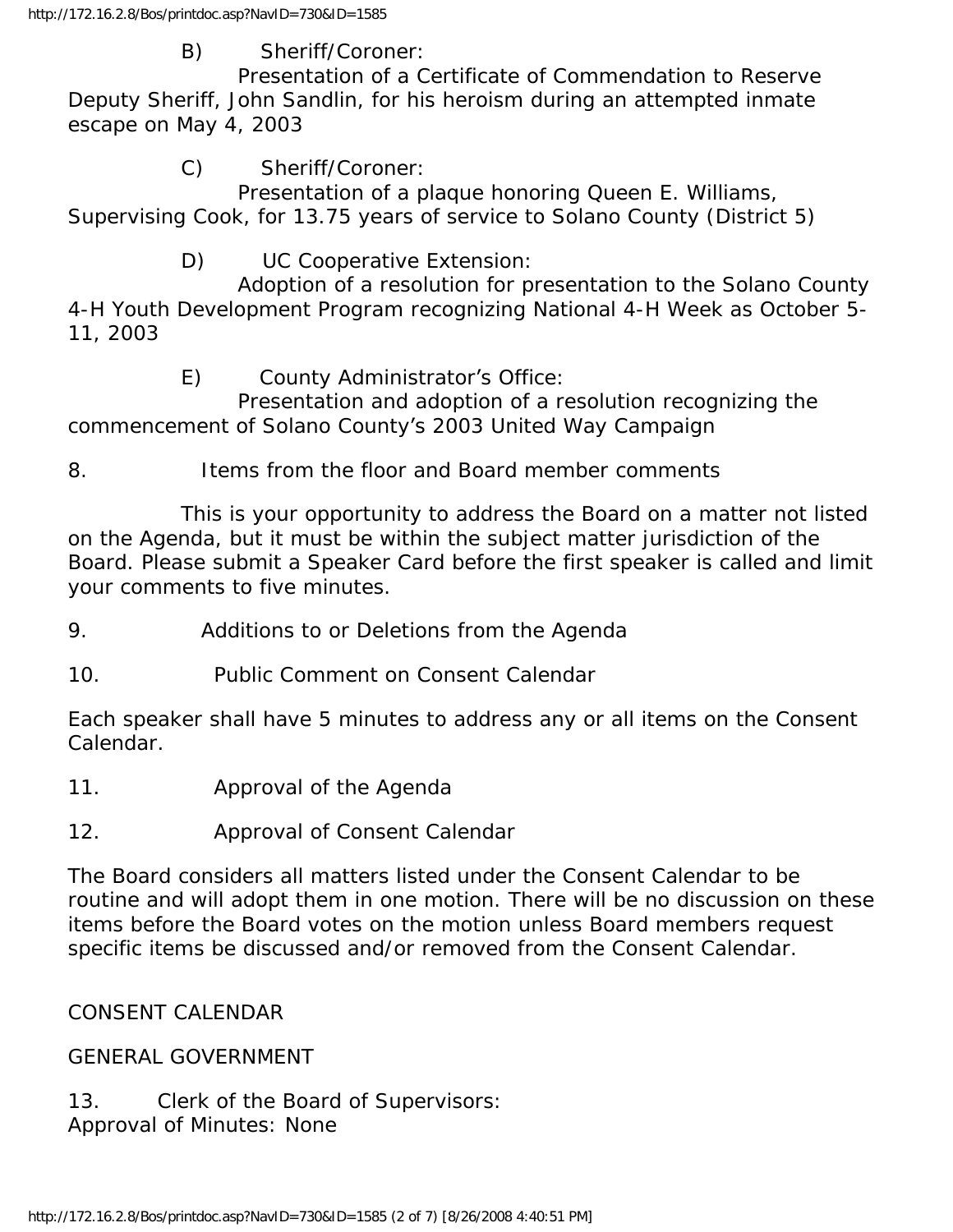14. Auditor-Controller:

 A) Approval of the Property Tax Administration Fees in the amount of \$4,072,464 for FY2003/04

 B) Accept the report on the examination of the books of the County Treasury as of June 30, 2003 with all funds totaling \$654,778,575

 C) Accept the audit report of the Rural North Vacaville Water District for the fiscal year ended June 30, 2002

### 15. County Counsel:

 Second reading for adoption of an ordinance repealing Article VI, Sections 2-300 to 2-206, of Chapter 2 of the Solano County Code, relating to the disclosure of confidential consumer information by financial institutions

16. General Services:

 A) Accept a contribution of \$20,000 from the Urban Water Conservation Committee Fund for Water Ways Education Program activities at Lake Solano Regional Park; approval of an appropriation of Unanticipated Revenue in the amount of \$20,000 (4/5 vote required); appoint the Director of General Services to serve as Agent to conduct the program

 B) Approval to set aside \$250,000 of per capita allocations for Solano County from the Clean Water, Clean Air, Safe Neighborhood Parks and Coastal Protection Bond Act of 2002 (Proposition 40) as a contributing match to acquire the Eastern Swett Ranch property

17. Human Resources:

 A) Adoption of a resolution approving the Memorandum of Understanding with Unit 13 – Correctional Officer Employees represented by the Teamsters Local #856 for the term of September 29, 2002 through October 8, 2005

 B) Adoption of a resolution approving the Memorandum of Understanding with Unit 14 – Correctional Supervisors represented by the Teamsters Local #856 for the term of September 28, 2002 through October 7, 2006; approval to amend the Alphabetical Listing of Classes and Salaries in the Sheriff's Office to reflect salary adjustments for the unrepresented employees in the Captain-Sheriff and Lieutenant-Sheriff job classification

 C) Adoption of a resolution amending the Alphabetical Listing of Classes and Salaries in the County Administrator's Office and the Department of Environmental Management to add the approximate top yearly salary of \$83,107 for Senior Management Analyst, \$72,274 for Management Analyst, and \$82,356 for Environmental Health Manager; adoption of a resolution amending the Allocation List in the County Administrator's Office to add 1.0 FTE Management Analyst (entry/journey/senior), add 1.0 FTE Office Coordinator and delete 1.0 FTE Budget Technician

HEALTH AND SOCIAL SERVICES: None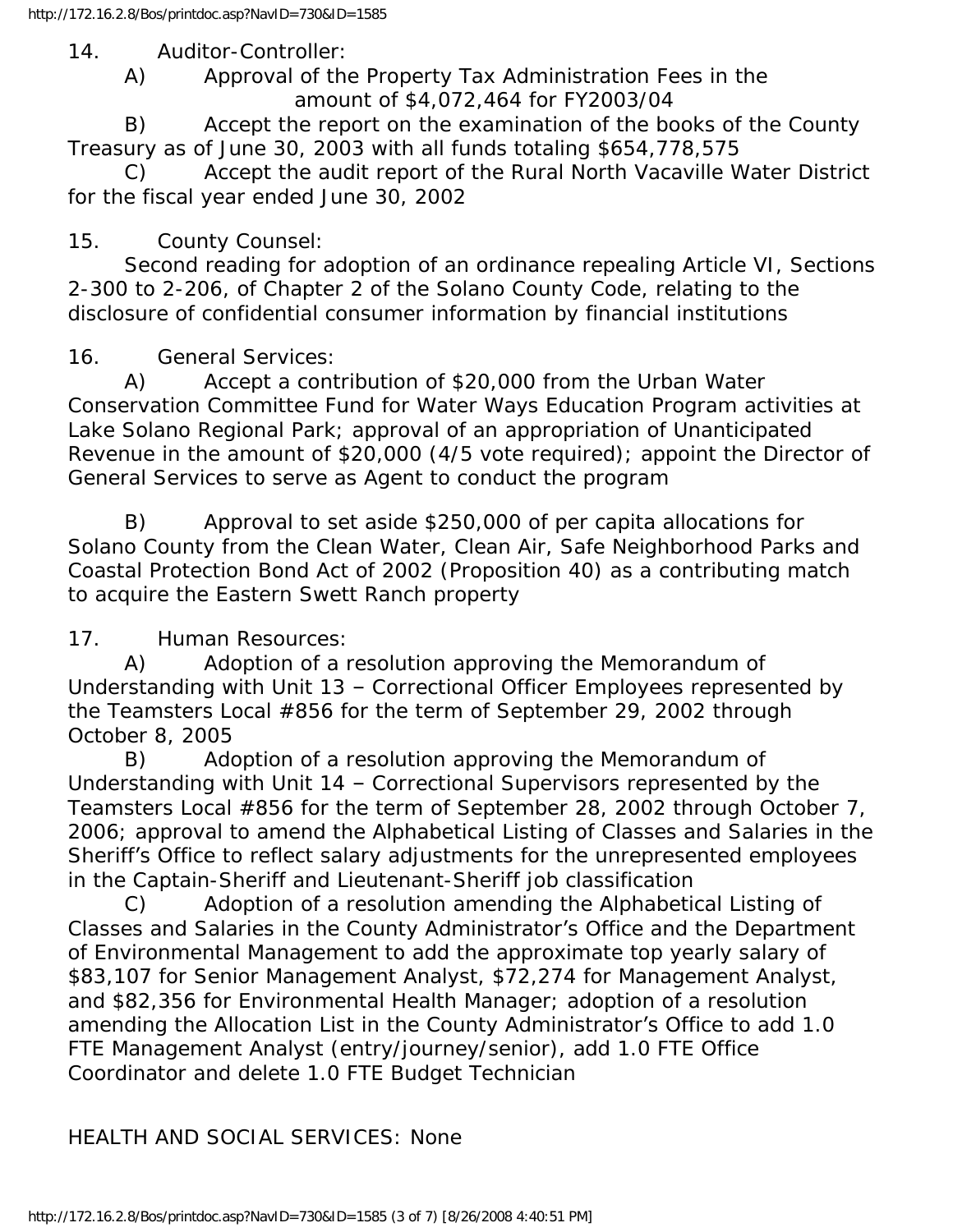18. Health and Social Services:

 Approval of an amendment in the amount of \$34,000 to the contract with Staff Care, Inc. for a total contract amount not to exceed \$234,000 for the period ending September 30, 2003 to provide Mental Health services to Solano County clients

CRIMINAL JUSTICE: None

LAND USE/TRANSPORTATION

19. Transportation:

 A) Review and accept the FY2002/03 Annual Report for the Transportation Impact Fee Program for the English Hills Area B) Approval of a resolution adopting Solano County's Disadvantaged Business Enterprise (DBE) Program for Federally assisted transportation projects; adopt the DBE goal of 5.0% for Federal Highway Administration assisted projects for Federal FY 2003/04

20. Environmental Management:

 Approve a \$70,000 increase of a Special Exception for a reconstruction loan under the Homeacres Rehabilitation Program; approve an increase in appropriations for Homeacres Housing Rehabilitation Program: housing for clients for \$65,000, exterior paint grants for \$20,000, other Professional Services for \$25,000 (4/5 vote required)

#### **OTHER**

SPECIAL DISTRICTS GOVERNED BY THE BOARD OF SUPERVISORS:

Rural North Vacaville Water District

21. Transportation:

 Adopt a resolution to call and give notice of an election on February 10, 2004 to determine whether the Rural North Vacaville Water District Board of Directors shall continue as an appointed Board of Directors or change to an elected Board of Directors

SCHEDULED CALENDAR

22. Rescheduled Consent Items: (Items pulled from Consent Calendar above)

 $(A)$   $E)$  $(B)$  F)  $(C)$   $G)$  $D)$  H)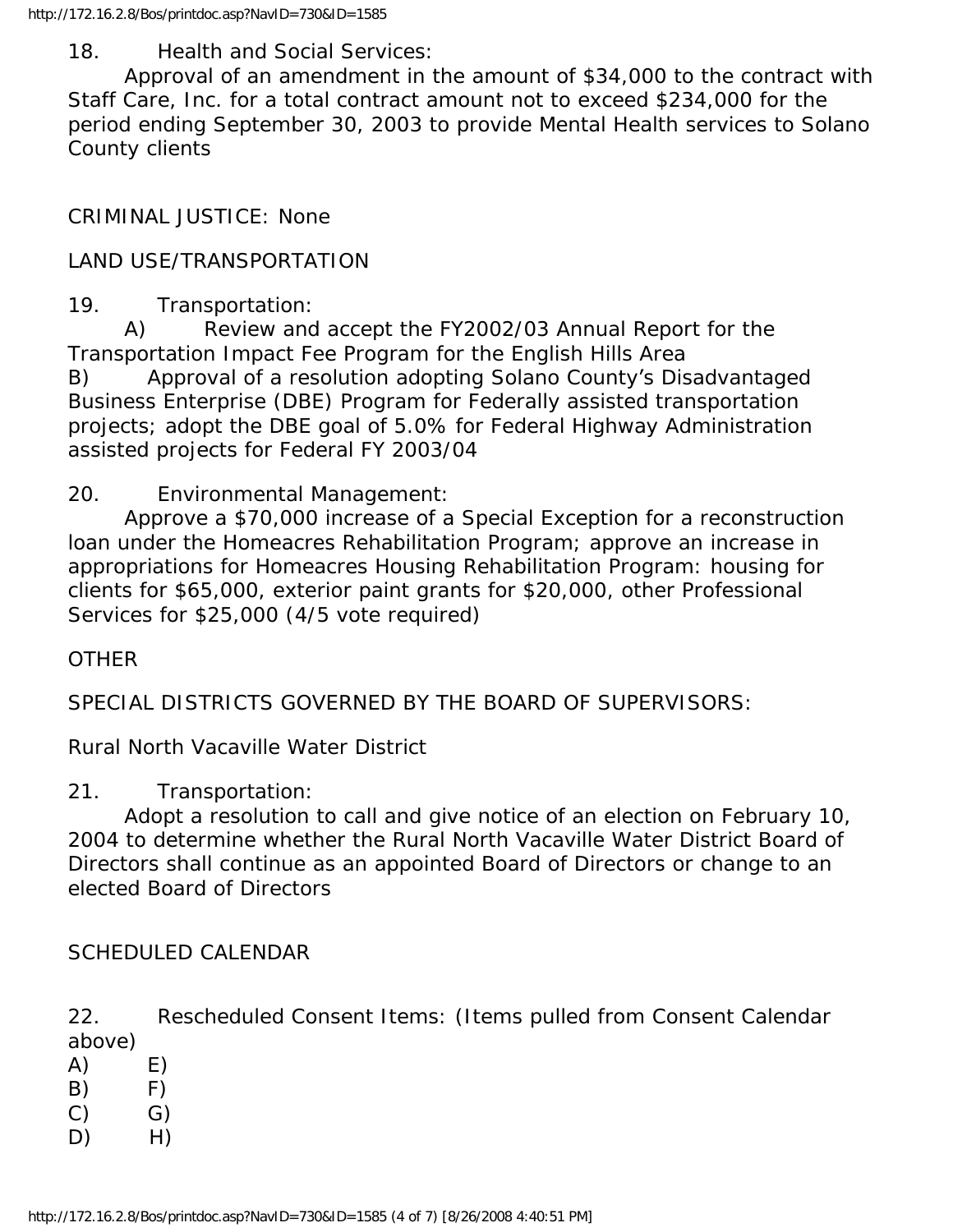## GENERAL GOVERNMENT

# 23. County Administrator:

 Discussion and consider possible action in support of a State Constitutional Initiative that would require a voter approval before State government could take local tax funds

## 24. Human Resources:

 Consider adoption of the Resolution of Intention to provide 2% at 50 for eligible Correctional Officers, Sergeant-Corrections and Lieutenant-Corrections; first reading of an ordinance authorizing an amendment to the CalPERS contract with Solano County to provide 2% at 50 for Corrections (waive reading of the ordinance by majority vote); adoption of a resolution for paying and reporting the value of Employer Paid Member Contributions

# HEALTH AND SOCIAL SERVICES

25. Health and Social Services:

 Consider approval of a contract with Brady and Associates in the amount of \$116,050 to provide publicity in support of the Master Settlement Agreement Strategic Plan to reduce rates of Alcohol, Tobacco and Other Drugs

CRIMINAL JUSTICE: None

LAND USE/TRANSPORTATION: None

OTHER: None

MISCELLANEOUS ITEMS

26. Appointments/Resignations to Boards and Commissions:

A) Board of Supervisors:

 Consider the removal of Mr. Carlos Monroy as an appointed member of the State Council on Developmental Disabilities Area 4 Board due to excessive absences

B) County Counsel:

 Appointment of Chris Lanzafame, Nancy Lanzafame, and Mark Palamountain as the Election Board for election of Trustees to Reclamation District #1607 Board of Trustees

C) County Counsel:

 Appointment of Richard M. Emigh, Everett H. Whiting and John A. Pitto to the Board of Trustees of Reclamation District #2068

# D) County Counsel:

 Appointment of Diane Tesene, John Erman and Richard Totten as the Election Board for Board of Trustees of Reclamation District No. 2136; set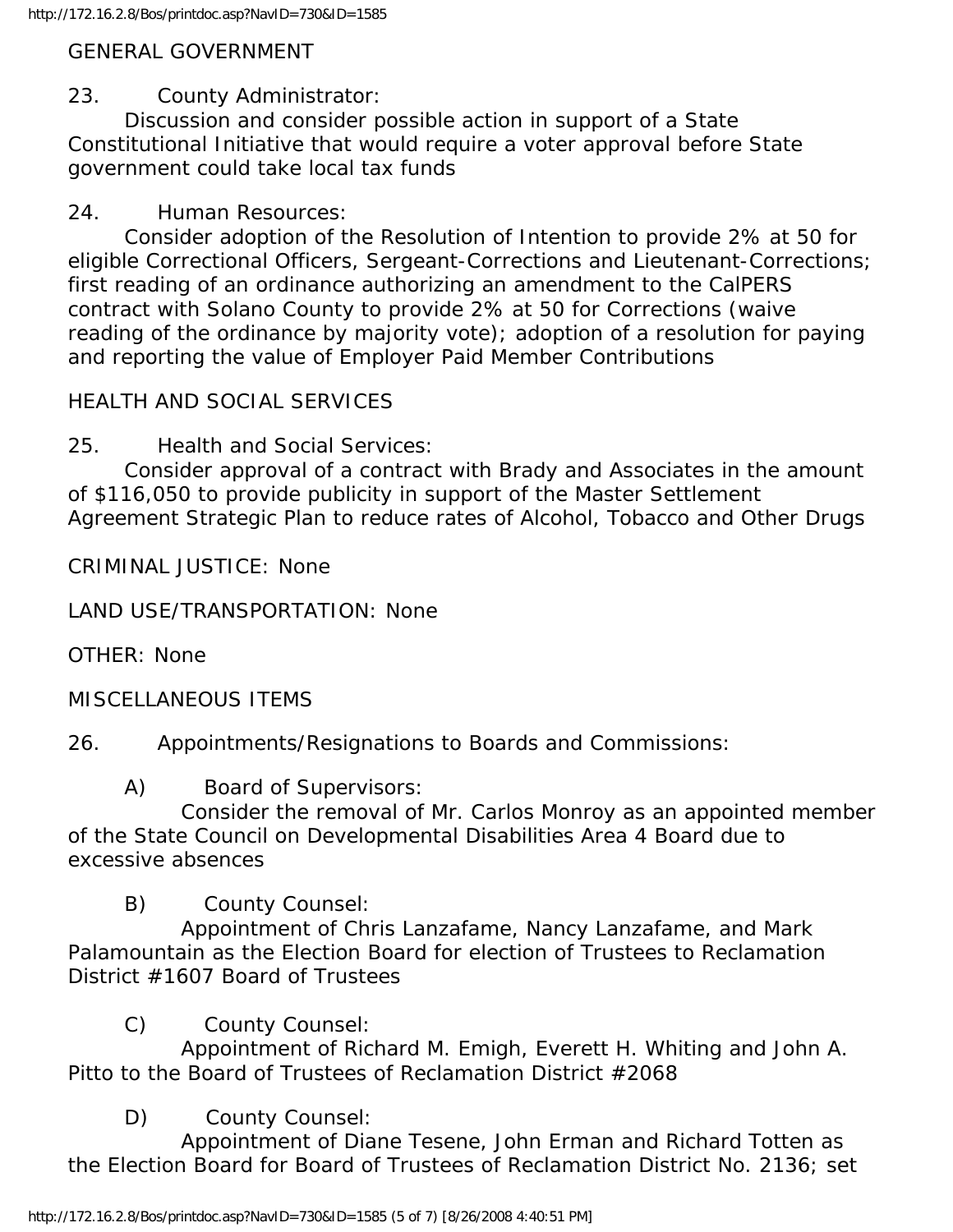December 9, 2003 as the election date for the initial election of Reclamation District No. 2136 Board of Trustees

E) Agriculture:

 Reappointment of Jeff Dittmer, Craig Gnos, Donald Johnson, Albert Medvitz, and John Rotteveel to the Agricultural Advisory Committee

27. Adjourn:

#### MEETING CALENDAR

10/7 6:30 p.m. SIDS Advisory Committee, 300 Hospital Dr., Medical Staff Meeting Room, Vallejo 10/7 6:30 p.m. Solano County Children & Families Commission, Health & Human Services Center Multipurpose Rm., 2101 Courage Dr., FF 10/8 9:00 a.m. Yolo-Solano Air Quality Management District, 1947 Galileo Court, Suite 103, Davis 10/8 6:00 p.m. Alcohol and Drug Advisory Board, 2101 Courage Dr., FF 10/8 6:00 p.m. Solano Transportation Authority Board, Suisun City Hall, 701 Civic Center Blvd., Suisun 10/9 1:30 p.m. Emergency Medical Care Committee, 275 Beck Ave., Conf. Rm. 1, FF 10/9 7:00 p.m. Solano County Aviation Advisory Commission/Airport Land Use Commission, Nut Tree Airport Conference Room, 301 County Airport Road, Vacaville 10/9 7:00 p.m. Solano County Water Agency, 508 Elmira Rd., Vacaville 10/10 9:00 a.m. Local Task Force for Integrated Waste Management, Fairfield-Suisun Sewer District Office, 1010 Chadbourne Rd., Suisun 10/14 9:00 a.m. Board of Supervisors, 580 Texas St., FF 10/14 4:00 p.m. Maternal, Child, and Adolescent Health Advisory Board, 275 Beck Ave., Conf. Rm. 1, FF 10/15 9:30 a.m. BAAQMD 939 Ellis St., San Francisco 10/15 2:00 p.m. Health & Social Services Subcommittee, Board of Supervisors Chambers, 580 Texas St., FF 10/15 4:00 p.m. Solano County Equal Employment Opportunity Committee, 580 Texas St., Third Floor CAO Conference Room, FF 10/15 6:15 p.m. Solano County Fair Board of Directors, Administration Building, Solano County Fairgrounds, Vallejo 10/16 10:00 a.m. Solano County Zoning Administrator, Environmental Management, 470 Chadbourne Rd., 2nd Floor, FF 10/16 1:00 p.m. BCDC, MetroCenter, 101 Eighth St.,